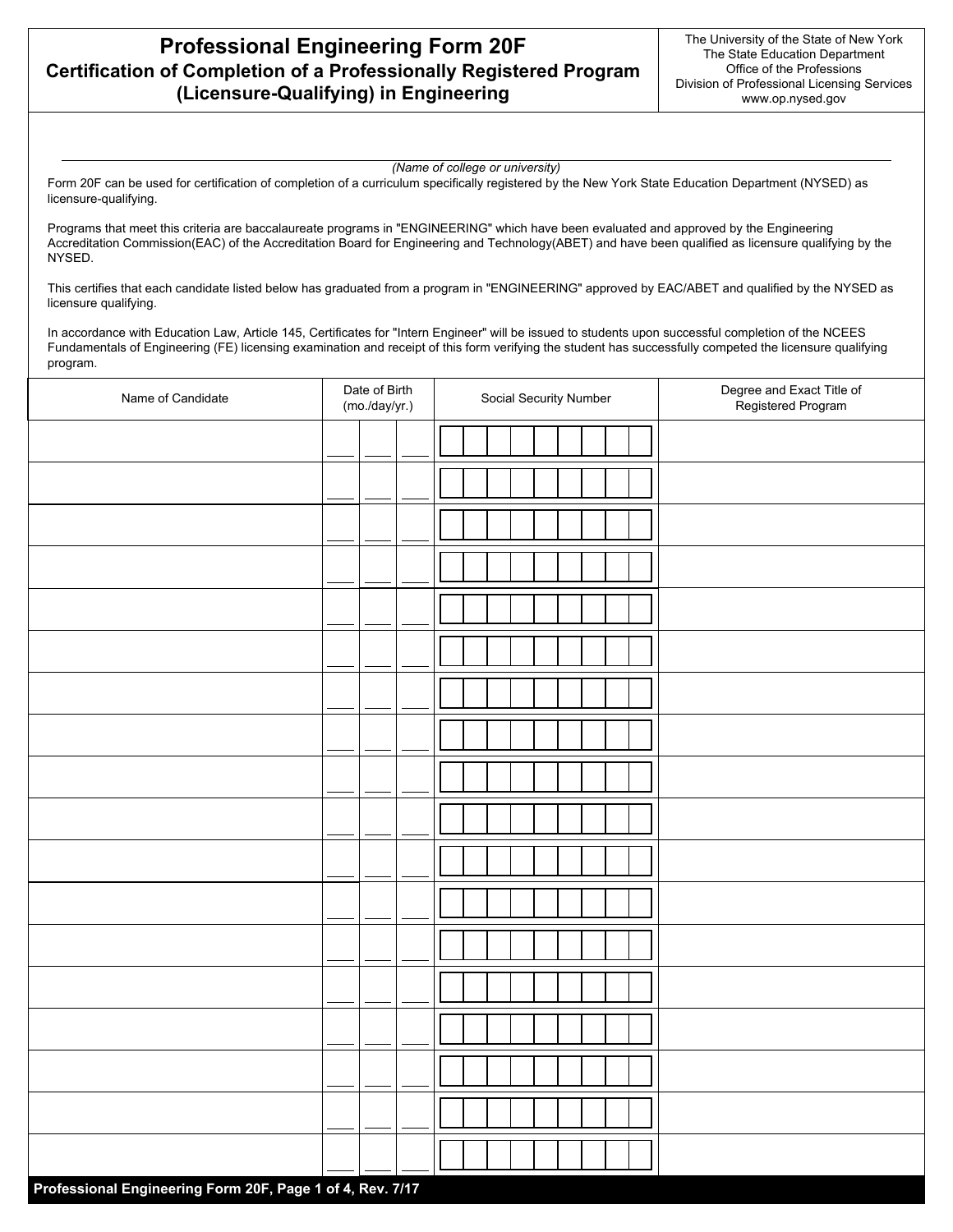|                                                           | Name of Candidate | Date of Birth<br>$(mo$ ./day/yr.) | Social Security Number | Degree and Exact Title of<br>Registered Program |
|-----------------------------------------------------------|-------------------|-----------------------------------|------------------------|-------------------------------------------------|
|                                                           |                   |                                   |                        |                                                 |
|                                                           |                   |                                   |                        |                                                 |
|                                                           |                   |                                   |                        |                                                 |
|                                                           |                   |                                   |                        |                                                 |
|                                                           |                   |                                   |                        |                                                 |
|                                                           |                   |                                   |                        |                                                 |
|                                                           |                   |                                   |                        |                                                 |
|                                                           |                   |                                   |                        |                                                 |
|                                                           |                   |                                   |                        |                                                 |
|                                                           |                   |                                   |                        |                                                 |
|                                                           |                   |                                   |                        |                                                 |
|                                                           |                   |                                   |                        |                                                 |
|                                                           |                   |                                   |                        |                                                 |
|                                                           |                   |                                   |                        |                                                 |
|                                                           |                   |                                   |                        |                                                 |
|                                                           |                   |                                   |                        |                                                 |
|                                                           |                   |                                   |                        |                                                 |
|                                                           |                   |                                   |                        |                                                 |
|                                                           |                   |                                   |                        |                                                 |
|                                                           |                   |                                   |                        |                                                 |
|                                                           |                   |                                   |                        |                                                 |
|                                                           |                   |                                   |                        |                                                 |
|                                                           |                   |                                   |                        |                                                 |
|                                                           |                   |                                   |                        |                                                 |
|                                                           |                   |                                   |                        |                                                 |
| Professional Engineering Form 20F, Page 2 of 4, Rev. 7/17 |                   |                                   |                        |                                                 |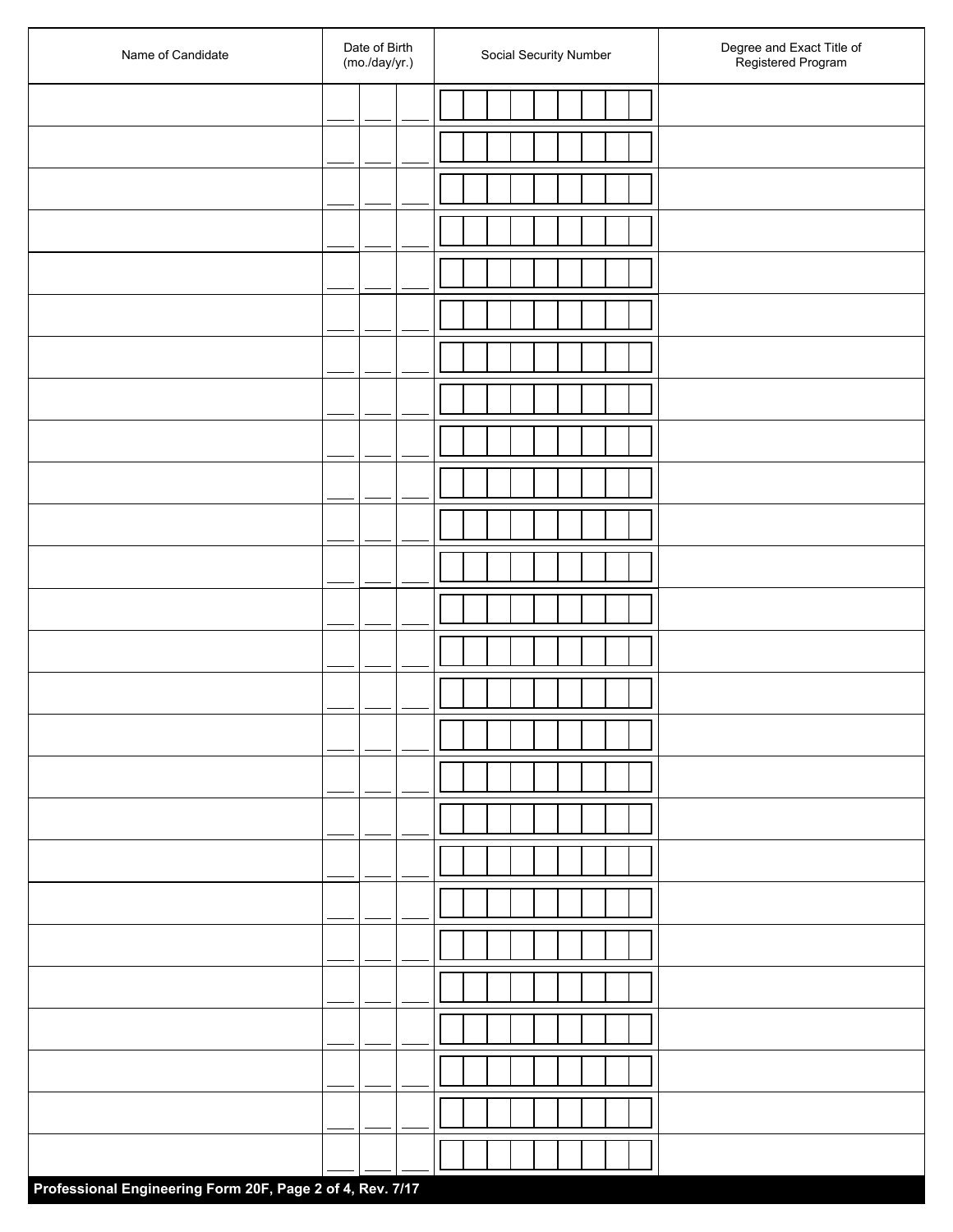| Name of Candidate                                         | Date of Birth<br>$(mo$ ./day/yr.) | Social Security Number | Degree and Exact Title of<br>Registered Program |
|-----------------------------------------------------------|-----------------------------------|------------------------|-------------------------------------------------|
|                                                           |                                   |                        |                                                 |
|                                                           |                                   |                        |                                                 |
|                                                           |                                   |                        |                                                 |
|                                                           |                                   |                        |                                                 |
|                                                           |                                   |                        |                                                 |
|                                                           |                                   |                        |                                                 |
|                                                           |                                   |                        |                                                 |
|                                                           |                                   |                        |                                                 |
|                                                           |                                   |                        |                                                 |
|                                                           |                                   |                        |                                                 |
|                                                           |                                   |                        |                                                 |
|                                                           |                                   |                        |                                                 |
|                                                           |                                   |                        |                                                 |
|                                                           |                                   |                        |                                                 |
|                                                           |                                   |                        |                                                 |
|                                                           |                                   |                        |                                                 |
|                                                           |                                   |                        |                                                 |
|                                                           |                                   |                        |                                                 |
|                                                           |                                   |                        |                                                 |
|                                                           |                                   |                        |                                                 |
|                                                           |                                   |                        |                                                 |
|                                                           |                                   |                        |                                                 |
|                                                           |                                   |                        |                                                 |
|                                                           |                                   |                        |                                                 |
|                                                           |                                   |                        |                                                 |
|                                                           |                                   |                        |                                                 |
| Professional Engineering Form 20F, Page 3 of 4, Rev. 7/17 |                                   |                        |                                                 |